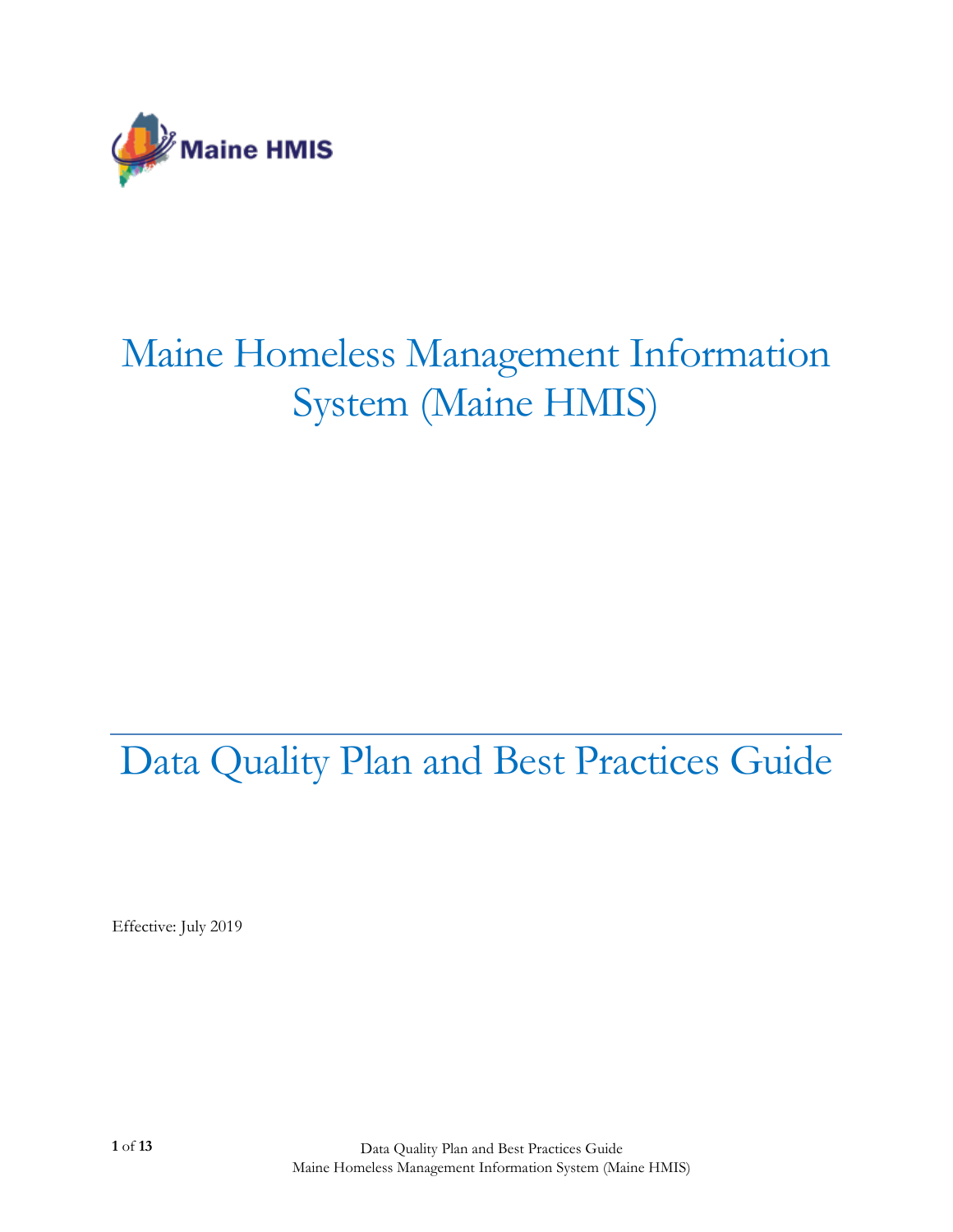### Table of Contents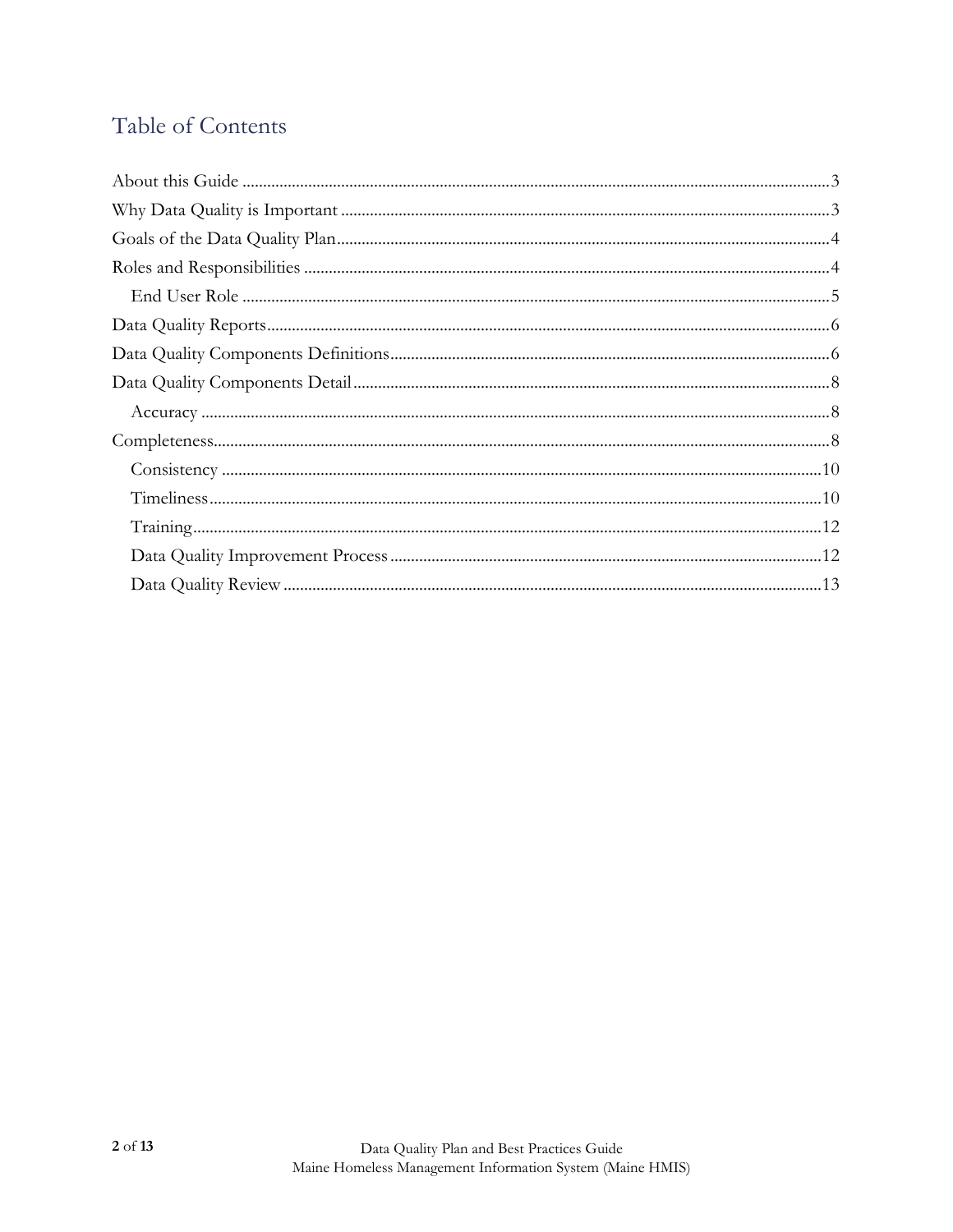### <span id="page-2-0"></span>About this Guide

This guide outlines the Maine HMIS best practices for data quality.

Data quality is vitally important to the success of the Maine Homeless Management Information System (Maine HMIS), its Participating Agencies, Lead Agency, and the program and clients impacted by that data. The Department of Housing and Urban Development (HUD) monitors the quality of the HMIS data through programs such as the Longitudinal System Analysis (LSA), System Performance Measures, and the Notice of Funding Availability (NOFA). As a result, poor data quality could result in a decrease in grant funds or for these funds to cease completely. Since it is imperative that the data is correct, HMIS Agency providers and the Lead Agency work diligently to adhere to the HUD data standards and to ensure all reports are complete, consistent, accurate, and timely.

### <span id="page-2-1"></span>Why Data Quality is Important

Data quality can be measured by the reliability and validity of client data collected in the HMIS. When reliable, accurate data is entered into the HMIS database, the MCoC can portray a true accounting of the population experiencing homelessness in Maine. Since the HMIS database will only process what it is given, if incorrect data is input into the HMIS, the output is not likely to be useful or complete when your reports are generated. The Lead Agency requires Participating Agencies to continue addressing data quality issues and run available reports at least monthly, which are detailed below.

The data standards that HMIS must follow can be found in the document titled

The HUD HMIS Data Standards Manual [https://files.hudexchange.info/resources/documents/HMIS-Data-Standards-Manual.pdf;](https://files.hudexchange.info/resources/documents/HMIS-Data-Standards-Manual.pdf)

Additional information on the HMIS Data and Data Quality can be found in the;

The HMIS Data Dictionary

[https://files.hudexchange.info/resources/documents/HMIS-Data-Dictionary.pdf;](https://files.hudexchange.info/resources/documents/HMIS-Data-Dictionary.pdf)

The HUD 12/09/2011 Proposed Rule of Homeless Management Information Systems Requirements

[https://www.federalregister.gov/documents/2011/12/09/2011-31634/homeless](https://www.federalregister.gov/documents/2011/12/09/2011-31634/homeless-management-information-systems-requirements)[management-information-systems-requirements.](https://www.federalregister.gov/documents/2011/12/09/2011-31634/homeless-management-information-systems-requirements)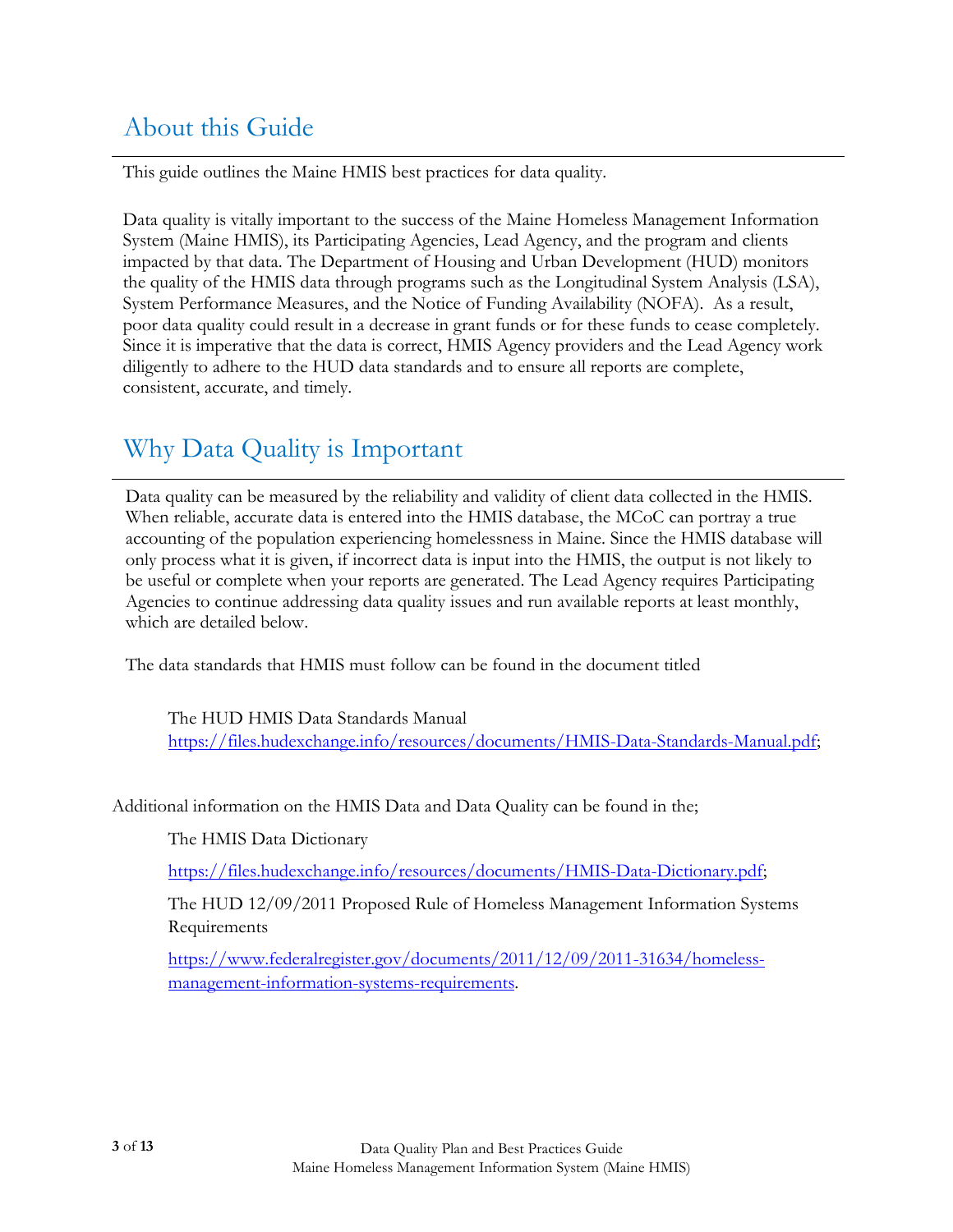### <span id="page-3-0"></span>Goals of the Data Quality Plan

The Maine HMIS Data Committee, the MCoC, and the HMIS Lead Agency have developed a data quality plan. The goals of this plan are to:

- Help ensure the availability of timely and accurate data for use in helping to end homelessness;
- Identify problems early and increase the usability of data;
- Prepare data for the CoC NOFA process;
- Support Coordinated Entry;
- Prepare for the LSA, System Performance Measures, and other Federally required reports;
- Prepare for other community-level reporting requests.

Agencies and program providers will also benefit from participating in this process by:

- Having data cleaned up regularly so less correction is needed right before reports are due;
- Having more up-to-date information readily available to inform program decisions, monitor client progress, and inform stakeholders about programs;
- Implement changes when needed and measure progress against goals.

### <span id="page-3-1"></span>Roles and Responsibilities

In order to ensure data quality, the HMIS Lead, Agency Admins, and End Users should understand what tasks they are responsible for in regard to data quality.

### HMIS Lead Agency Role

- Oversight of the Maine HMIS implementation;
- Project Management and Guidance of the HMIS annual grant application process;
- Review the data quality reports for the CoC and all CoC programs;
- Provide expertise and data quality reports, at least monthly, to the Maine HMIS Data Committee;
- Assist providers on data quality issues and assist in troubleshooting to correct data discrepancies;
- Ensure that all appropriate providers and corresponding data are included in each report;
- If there are missing or incorrect providers on the list, confirm those with the program provider(s);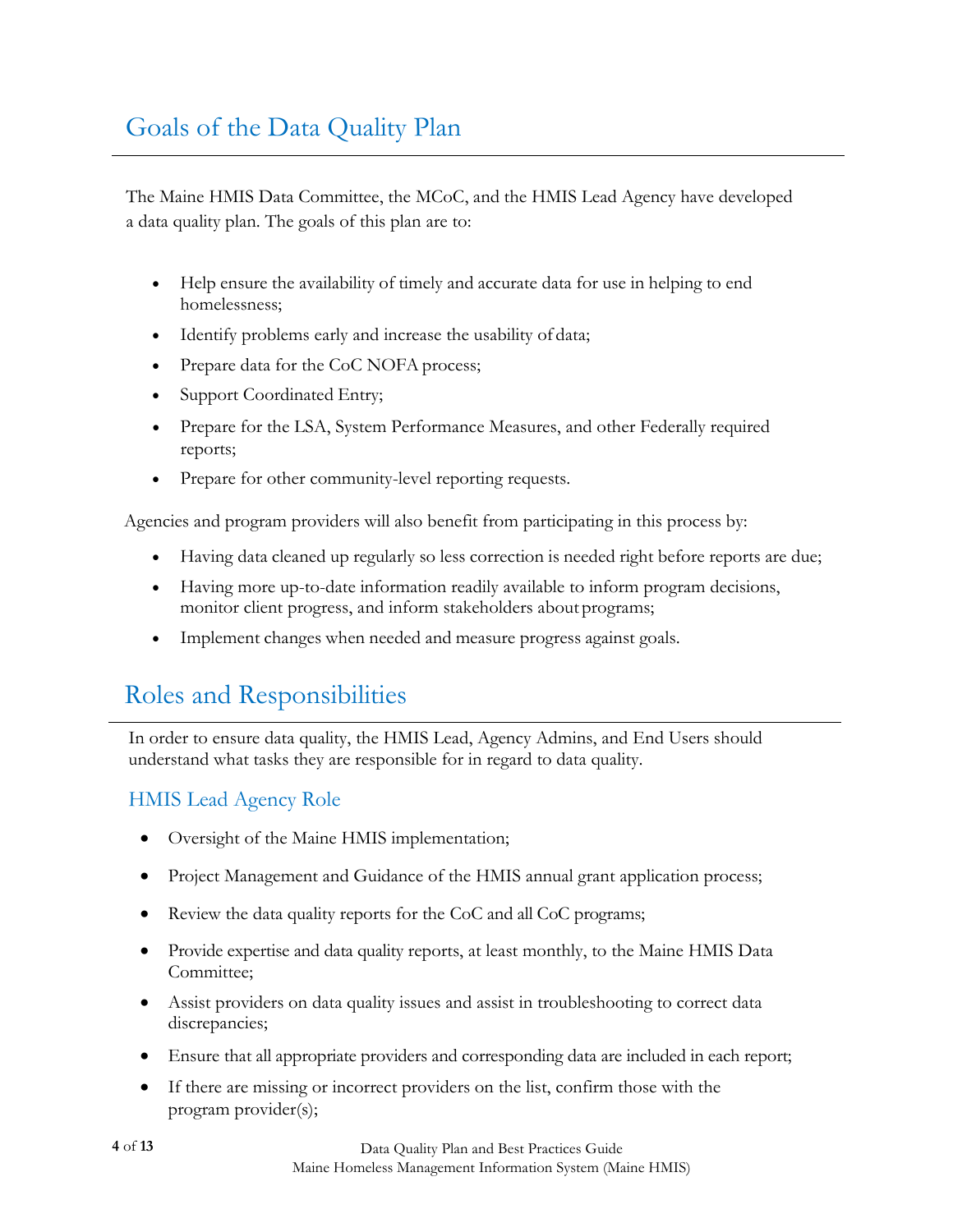- Monitor and audit the quality of provider and program data entry on a regular basis and provide reports to the Maine HMIS Data Committee;
- Ensure system availability;
- Provide expertise at and attend HMIS-related meetings;
- Ensure funds are used for the intended purpose and are in compliance with all Federal, State and contract regulations;
- Obtain and retain necessary provider and user agreements;
- Ensure confidentiality, privacy, and security;
- Run and submit required Federal reports;
- All matters related to hiring, staffing, and managing the Maine HMIS Team who serves as subject matter experts for the HMIS application and its appropriate use.

### Agency Admin Role

- Run data quality reports available in ART or canned reports to check client data on a monthly basis;
- Correct data quality issues as soon as possible;
- Let the HMIS team know if any program is missing from the list or if they shouldn't be included;
- Notify the HMIS Team of findings and timelines for correction;
- Re-run reports for errant Agencies and/or programs, as requested, and follow up with the HMIS Team, if necessary;
- Notify the HMIS Team regarding any uncorrected data quality issues.

### <span id="page-4-0"></span>End User Role

- Sign an HMIS User Agreement;
- Successfully complete assigned on-line training courses with a score of 80% or higher;
- Attend all trainings required by the HMIS Team (in person or virtual);
- Meet and follow the expectations of the Agency Admins;
- At intake, gather and enter the most complete and accurate information you can about each client andthe services they need according to the workflow provided at the HMIS training;
- Review data quality reports sent to you by the HMIS Team and/or Agency Admin;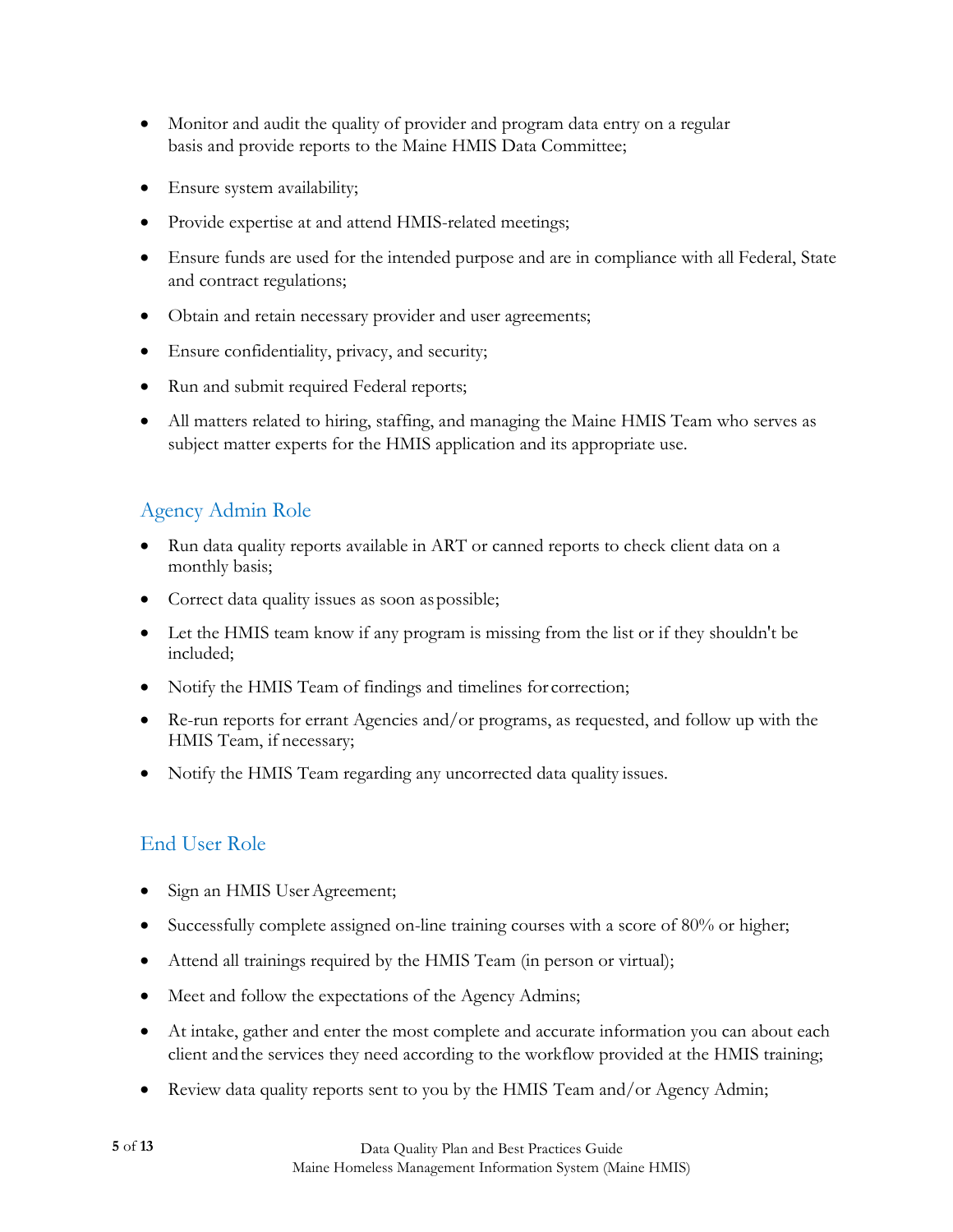- Correct data quality issues as soon as possible;
- Adhere to all of the policy and procedures outlined in the Maine HMIS Policies & Procedures.

### <span id="page-5-0"></span>Data Quality Reports

In ServicePoint, there are several data quality Advanced Reporting Tool (ART) reports that Agencies should run frequently. These reports can be used in conjunction with your current data checking reports and practices monthly.

**0260 – HUD CoC APR Data Quality/Completeness Report** - This report is a HUD CoC APR Data Quality and Completeness report that provides information about both missing data (Data Completeness) and accuracy (Data Quality). Prompts allow the user to specify a date range and to select the provider(s) on which to base the report. The report includes a detail section to assist users in finding and fixing data entry omissions. This report should be run at the project level by agency administrators or support staff to monitor a single project's performance for an entire year's time range.

**0640 – HUD Data Quality Report Framework – v8** - This report is intended to be used to provide HUD with Data Quality metrics on a CoC for use in the Annual CoC Program Competition. It is also consistent with CoC and ESG Program Data Quality reporting. Programming specifications are provided for this report as a part of the HMIS Reporting Glossary. This report should be run as needed to report to HUD and to maintain data quality throughout the year.

**0220 – Data Incongruity Locator – Age, Gender, Household Relationship Issues – v5** - This data quality report assists users in locating data entry errors resulting in incongruous information related to the client's recorded age, gender and/or household relationship(s). Both summary and detail information is displayed for 12 different types of errors. User prompts allow both provider(s) and date range to be specified.

In addition to the ART reports referenced above, Agencies should also run either an APR or CAPER. Agencies receiving ESG funds should run the CAPER, all others should run an APR. These reports should be run for a period of one year.

The HMIS Team will run the **0640 – HUD Data Quality Report Framework – v8** report monthly. The report will be run by Program Type and individual provider.

### <span id="page-5-1"></span>Data Quality Components Definitions

In this guide, the following terms are used to define data quality. All of these components are important to consider when trying to prevent and correct poor data quality.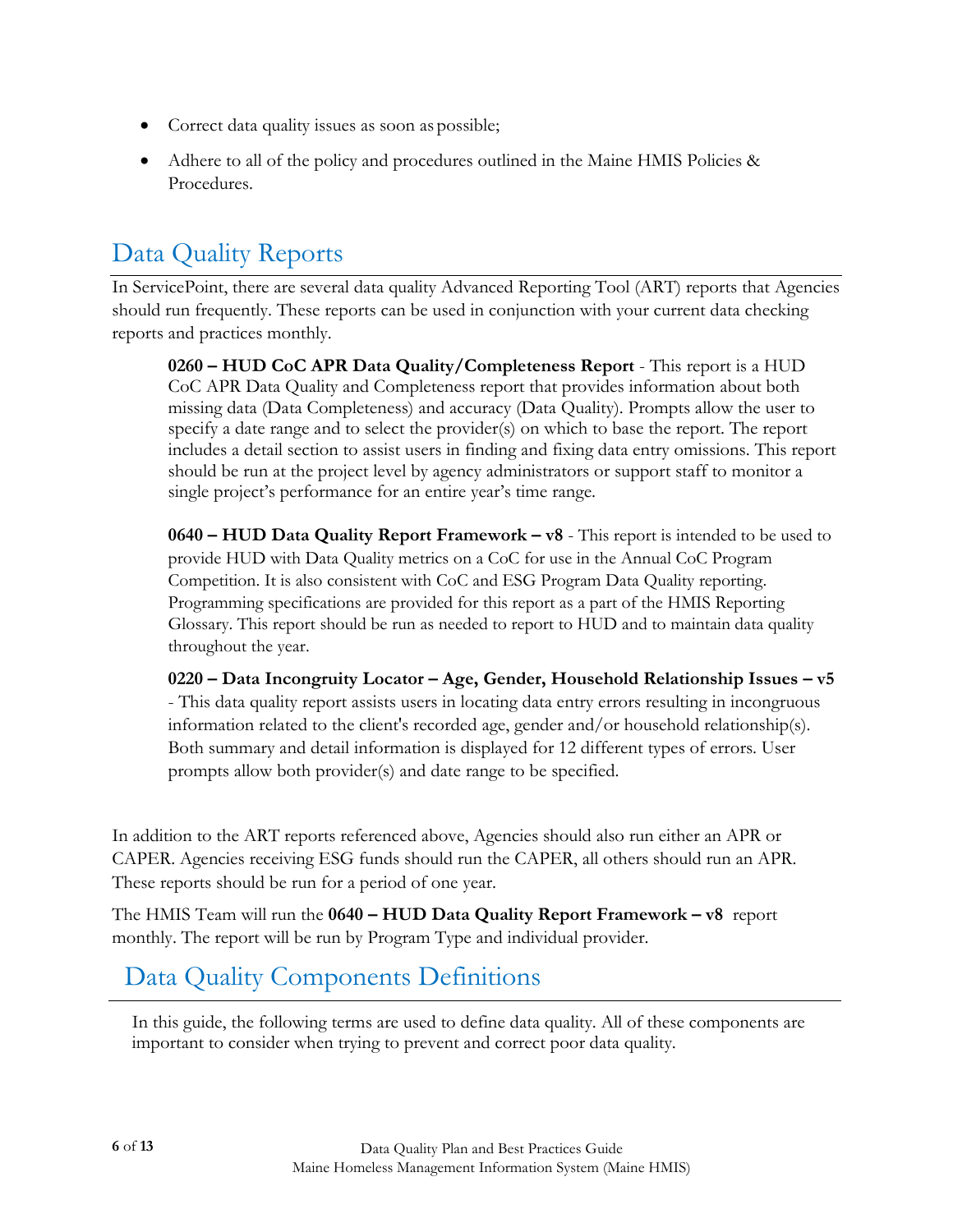**Accuracy:** ensures that what is being recorded in a database is an accurate and true portrayal of the client's situation and the services they need. For example, if inaccurate income is recorded for a client it could impact their eligibility for a particular program or at a broader level it could impact an Agency's score on performance indicators relative to income.

**Completeness:** means ensuring that all of the appropriate and relevant data that Agencies or funders need is being collected about clients and the services they are accessing. While the ability to record "Don't Know" or "Refused" responses for various data elements ensures completeness in the system, it is important to minimize the use of these responses for data quality purposes. Complete data is required by HUD programs and is particularly important when generating reports such as the NOFA and LSA which can affect funding for the MCoC and its providers.

**Consistency:** encompasses two components: There should be no contradictions in the data, and Agencies and staff members must utilize the same definitions for capturing data When entering data into the HMIS, it is important that all users follow the HUD HMIS Data Standards, which defines each data element collected in the HMIS.

**Timeliness:** refers to how recent the information is in the HMIS database. How up-to-date the data is becomes an important component and ultimately impacts the accuracy of the data as well. For example, if a manager asks how many clients are currently in the program and no data entry has taken place, that information could not be easily pulled by the Agency without pulling client hardcopy files or other spreadsheets. Additionally, if a Participating Agency serves a client and previous assistance received [by the client has not](http://www.mainehmis.org/) been recorded or updated in the HMIS, services may be duplicated. Likewise, client information may change over time. If updated information is not recorded in the system, analysis is done on old, inaccurate information.

**Training:** helps ensure that Participating Agencies and End Users are all kept up-to-date on the latest ServicePoint software releases, are entering data correctly into the HMIS, and are adhering to policies and procedures. Training resourcesinclude: the HMIS website [https://mainehmis.org/,](https://mainehmis.org/) training videos, [guides,](http://www.mainehmis.org/) intake forms, workflows for multiple programs and the online Learning Management System (LMS).

*Monitoring:* helps to ensure accurate data by frequently reviewing data and making necessary corrections to meet the data standards outlined by HUD; thereby allowing quick resolution of any data quality issues.

**Data Quality Improvements Process** policies are an important part of the HMIS Data Quality Plan since they provide incentives for staff and reinforce the importance of good data quality client data.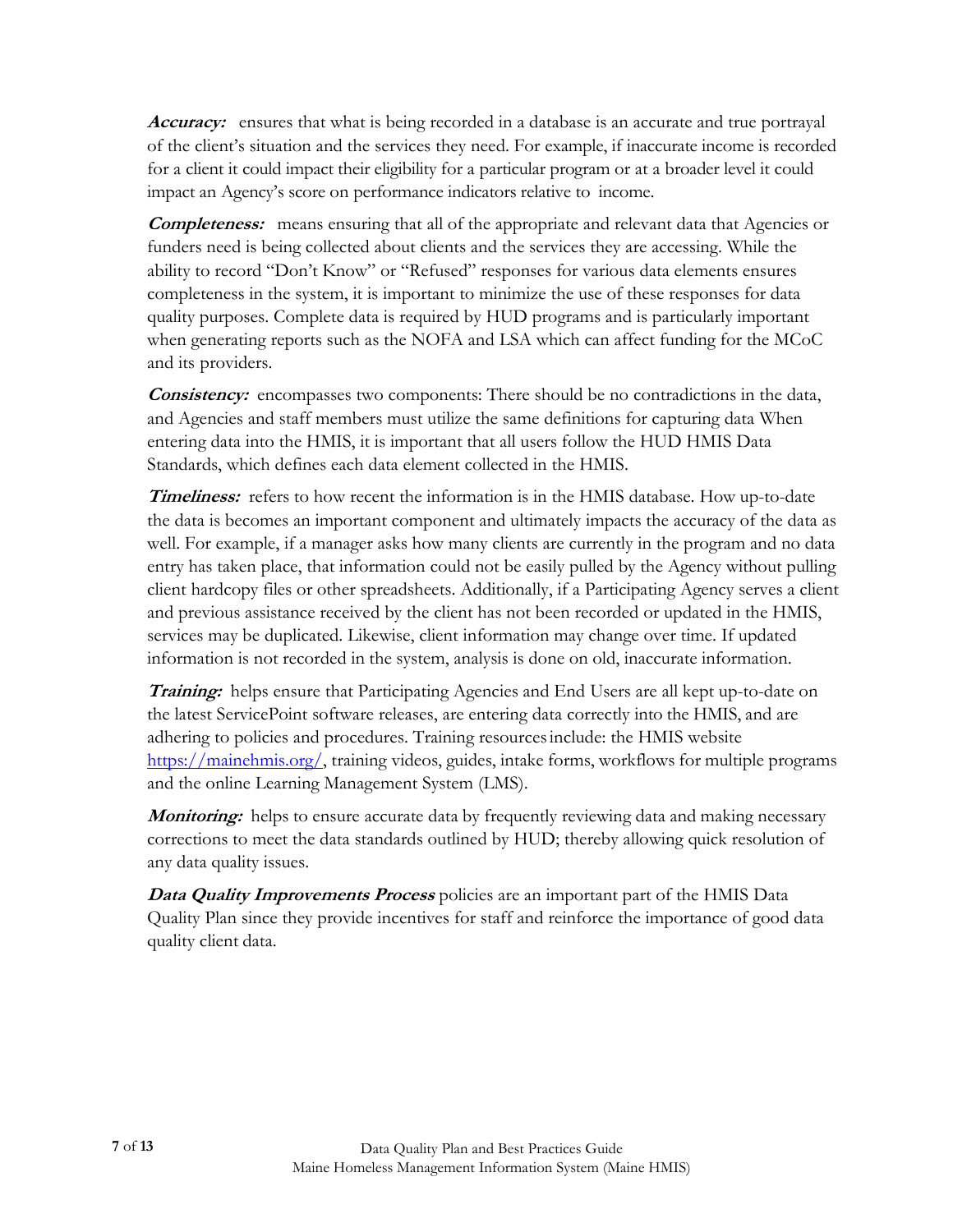### <span id="page-7-0"></span>Data Quality Components Detail

The data quality components are described in more detail in this section.

#### <span id="page-7-1"></span>**Accuracy**

- 1. The Maine HMIS Data Committee will evaluate the quality of all HMIS Agency data on the accuracy of the data entered monthly. Accuracy is the degree to which data correctly reflects the client situation or episode as self-reported by the client.
- 2. All client data entered into the HMIS should reflect what the client self-reported or an accurate assessment of known information by a case manager, where indicated by the HMIS Data Standards. HUD procedures allow case managers to make changes to client data not reported by the client.
- 3. All client data entered into the HMIS should be consistent with the type of program. Client records entered into HMIS should reflect the client population served, match capacity of enrollment, program type, and entry/exit should fall within service parameters. This information is based on consistency of accurate data entered on clients receiving services. For example, if your program:
	- o is a program for men, you should not enter data onwomen
	- o has 20 beds; there should not be any more than 20 people in your shelter unless you are using the overflow beds
	- o is a fully HUD-funded program; you should only use entry/exit types of HUD
- 4. While HUD has defined the HMIS as the 'record of record', if Agencies use paperbased files, they must match information entered into the HMIS. All client data entered into the HMIS should match the information captured and filed in the HMIS Agencies client record/case file. Any discrepancies could be subject to audit by HUD, the HMIS Team, a local government entity or other community planner.
- 5. The Maine HMIS Data Committee, the Participating Agencies, and the HMIS Team will work together to ensure accuracy of reporting. The HMIS software includes a series of reports to aid in outcome evaluation, data quality monitoring, and analysis of system trends.

#### <span id="page-7-2"></span>**Completeness**

- 1. The Maine HMIS Data Committee will evaluate the quality of all HMIS Participating Agency data on the completeness of the data entered using detailed Data Quality Reports (DQRs), Agency reports, and other tools. Completeness is the level at which a field has been answered in whole or in its entirety. Measuring completeness can ensure that client profiles are accurately answered in whole and that an entire picture of the client situations emerges.
- 2. All data entered into the HMIS shall be complete with a goal to collect 100% of all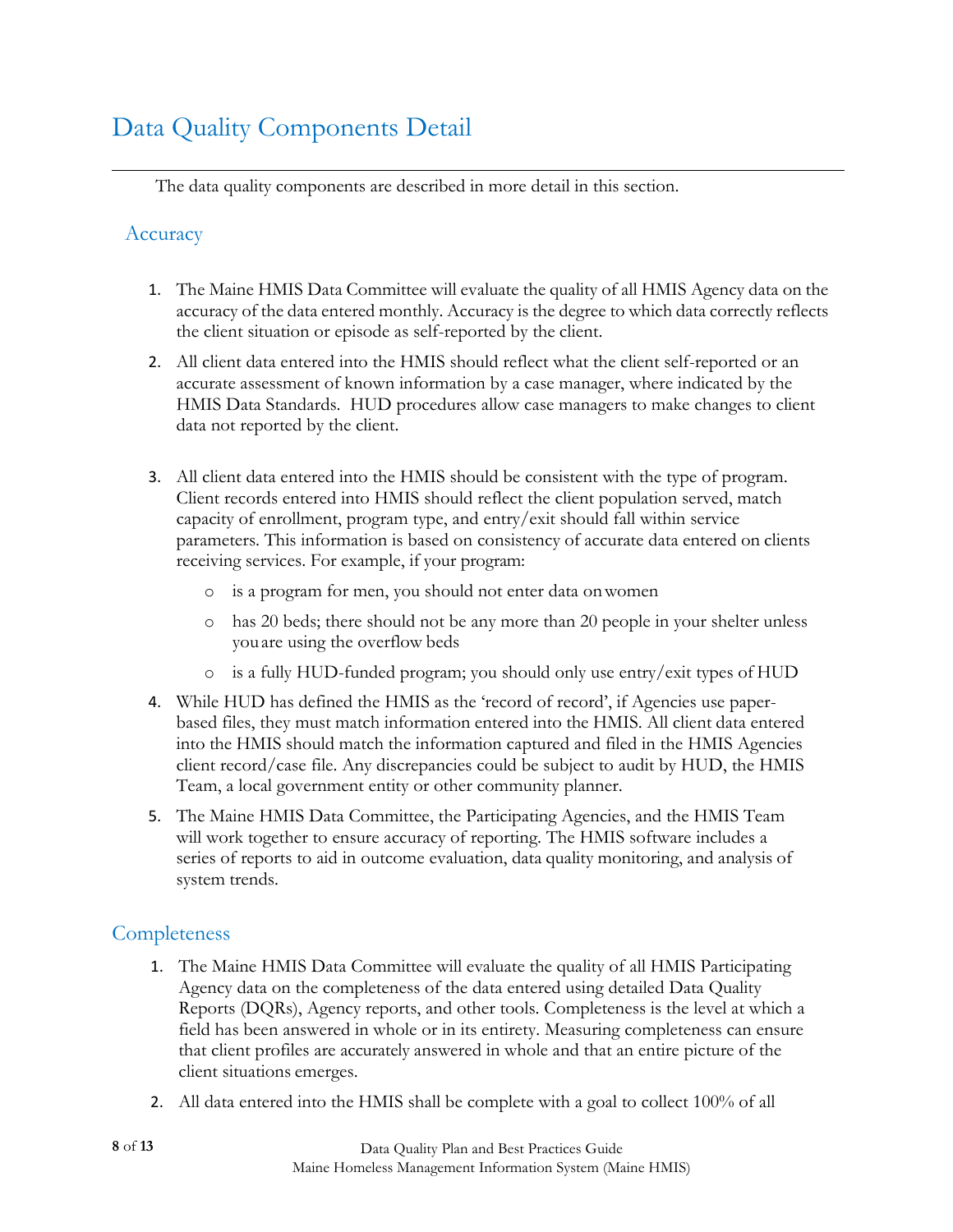data elements; however, the MCoC recognizes that this may not be possible in all cases. Therefore, the MCoC established an acceptable range of null/missing and unknown/don't know/refused responses, depending on the data element and the type of program entering data.

|                                       | TH, PSH,<br>RRH, HP, SSO |       | ES (ESG), SH |       | OUTREACH-date of<br>Enrollment |       |
|---------------------------------------|--------------------------|-------|--------------|-------|--------------------------------|-------|
| Data Element                          | Missing                  | DKR   | Missing      | DKR   | Missing                        | DKR   |
| Name                                  | $0\%$                    | $0\%$ | $0\%$        | $0\%$ | 0%                             | 0%    |
| SSN                                   | $0\%$                    | $0\%$ | $0\%$        | 5%    | $0\%$                          | 5%    |
| Date of birth                         | $0\%$                    | $0\%$ | $0\%$        | $2\%$ | $0\%$                          | 2%    |
| Race                                  | $0\%$                    | $5\%$ | $0\%$        | 5%    | $0\%$                          | 5%    |
| Ethnicity                             | $0\%$                    | $5\%$ | $0\%$        | $5\%$ | 0%                             | 5%    |
| Gender                                | $0\%$                    | $0\%$ | $0\%$        | $0\%$ | $0\%$                          | 0%    |
| Veteran Status (Adults)               | $0\%$                    | $5\%$ | $0\%$        | $5\%$ | $0\%$                          | 5%    |
| Disabling Condition                   | $0\%$                    | $0\%$ | $0\%$        | $5\%$ | 0%                             | 5%    |
| Living Situation - 3.917A             | N/A                      | N/A   | $0\%$        | $0\%$ | $0\%$                          | $0\%$ |
| Living Situation - 3.917B             | $0\%$                    | $0\%$ | N/A          | N/A   | N/A                            | N/A   |
| Destination (Exit)                    | $0\%$                    | $5\%$ | $0\%$        | 10%   | $0\%$                          | 10%   |
| Relationship to Head of Household     | $0\%$                    | $0\%$ | $0\%$        | $0\%$ | $0\%$                          | $0\%$ |
| Client Location                       | $0\%$                    | $0\%$ | $0\%$        | $0\%$ | $0\%$                          | $0\%$ |
| Zip Code of Last Permanent Address    |                          |       |              |       |                                |       |
| Income Received (Yes/No)              | $0\%$                    | $0\%$ | $0\%$        | $5\%$ | 0%                             | 5%    |
| Income Source HUD Verification        | $0\%$                    | 5%    | $0\%$        | 5%    | 0%                             | 5%    |
| Income Amount (for all valid sources) | $0\%$                    | $0\%$ | $0\%$        | $0\%$ | $0\%$                          | $0\%$ |

*Acceptable Missing or Unknown Response Range by Program Type Table*

- 3. For all clients served and entered into the HMIS by an HMIS Participating Agency, all system data quality fields must be completed. In the HMIS, there are several data quality fields that are essential to understanding patterns of data entry and client selfreporting. These fields are part of the Universal Data Element (UDE) requirements measured for each HMIS Agency. These fields measure the quality of their associated fields. For example, if the Date of Birth field has been left blank, the Date of Birth Data Quality field is used to explain why the field is blank. There are three quality fields in the system:
	- o Social Security Data Quality
	- o Date of Birth Data Quality
	- o Zip Code of Last Permanent Address Data Quality

These fields allow for reporting only partial answers or full answers in order to receive completeness credit. These fields, in conjunction with the associated data element field, will be used to assess data quality issues.

4. All Participating Agencies are also responsible for ensuring that the Program Specific Data Elements, as defined by the most current HUD *HMIS Data Standards Manual*, are collected from all clients that are served by applicable HUD-funded programs.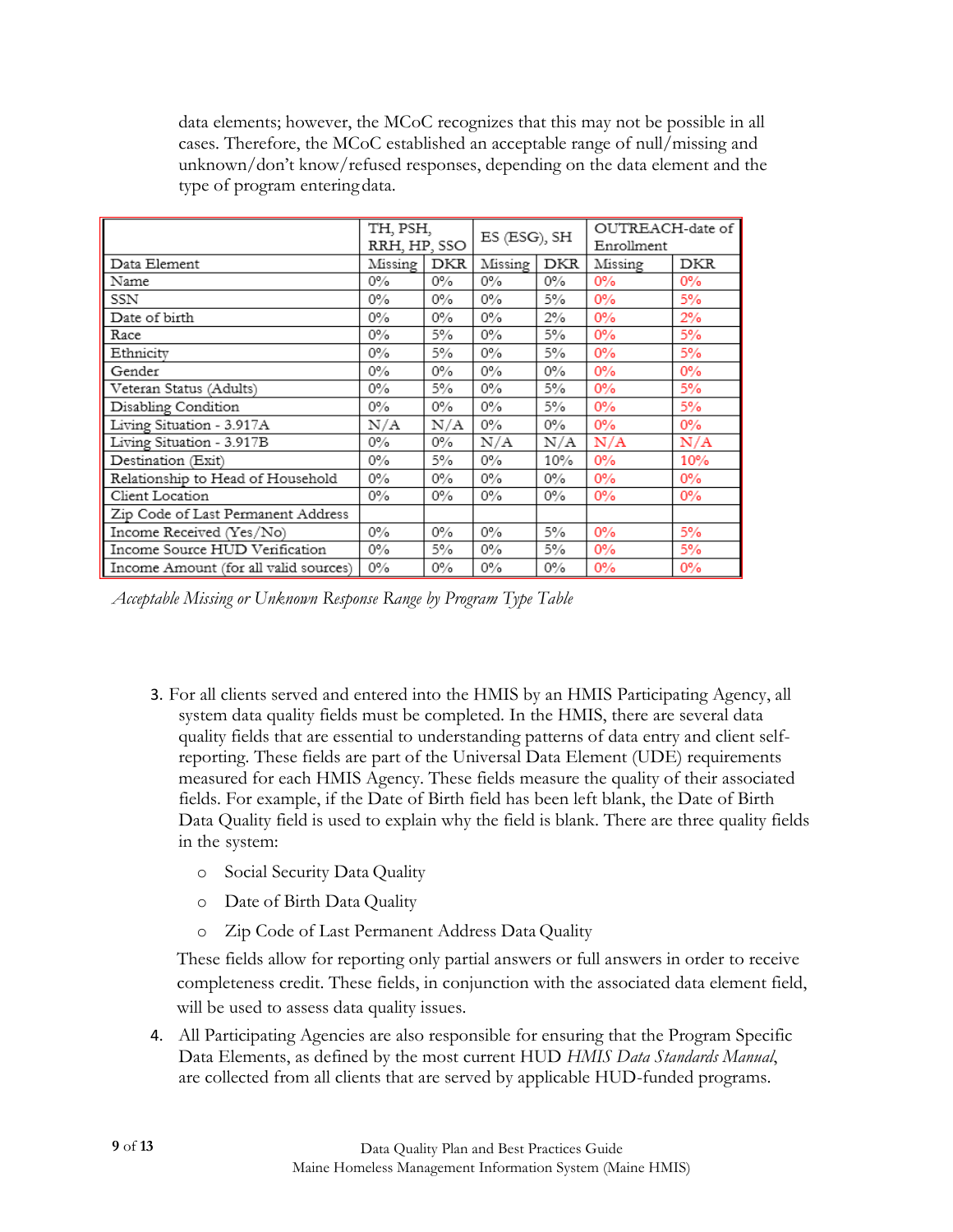Participating Agencies must provide client-level data for the Program-specific Data Elements using the required response categories detailed in sections "Required Response Categories" and "Program-Specific Data Elements" shown in the most current HUD *HMIS Data Standards Manual*. These standards are already incorporated into the HMIS.

The Program-specific Data Elements are located in the assessments, which are on the ServicePoint Entry and Exit screens, respectively.

#### <span id="page-9-0"></span>**Consistency**

- 1. The Maine HMIS Data Committee will evaluate the quality of all the Participating Agency data on the consistency of the data entered.
- 2. All HMIS End Users should work consistently to reduce duplication in the HMIS by **following workflow practices** outlined in training. The Participating Agencies are trained to search for existing clients in the system before adding a new client. Client data can be searched by Client ID, Name, Social Security Number, and Client Alias. The Participating Agencies are encouraged to follow this protocol.
- 3. For programs that share basic client-specific data, corrections and updates to client information will be made by the most current program.
- 4. Every effort should be made to avoid duplicate records. When End Users find duplicate client records, the HMIS Team should be contacted to merge the records by emailing  $h$ mishelp@mainehousing.org. The HMIS Team will review the records and determine if merge can be completed. All impacted providers will be notified through email.
- 5. All Participating Agency client data should adhere to HMIS capitalization guidelines. Participating Agencies are trained on the current method and style to enter client level data. **No Participating Agency should enter a client name in any of the following ways:**
	- o ALL CAPS
	- o all lower case
	- o Mix of lower and UPPER cAse LeTters
	- o Nicknames in the Name space -- use the Alias box instead

#### <span id="page-9-1"></span>**Timeliness**

- 1. The Maine HMIS Data Committee will evaluate the quality of all Participating Agency data on the timeliness of the data entered. Timeliness is an important measure to evaluate daily bed utilization rates and current client system trends. To ensure reports are accurate, Participating Agencies should ensure that their internal processes facilitate real-time data entry.
- 2. All data must be entered and updated as required, including data elements that are monitored such as Universal Data Elements (for HUD and VA), entry/exits, and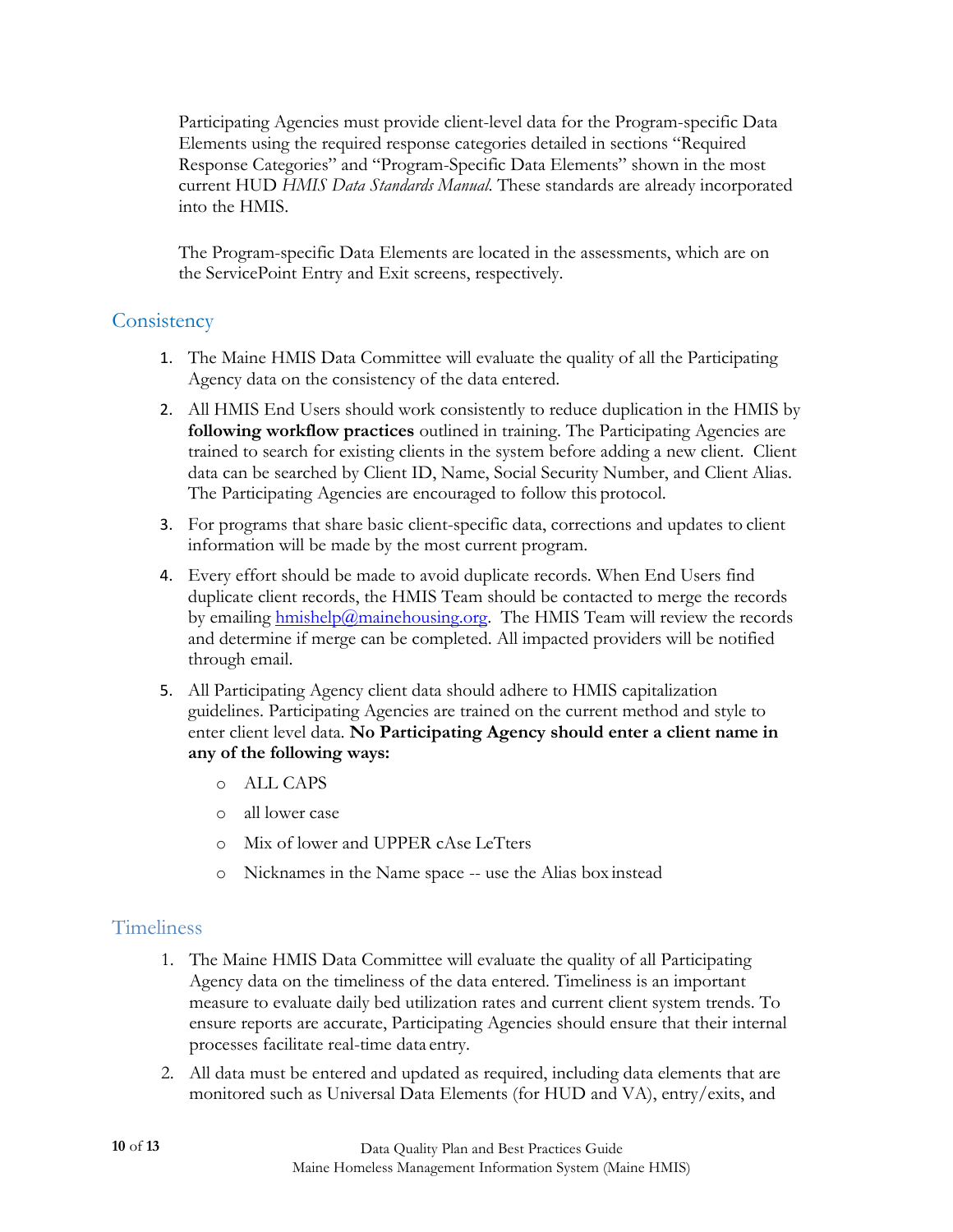services.

- 3. Participating Agencies should run Daily Unit Reports on a weekly basis to determine program capacity.
- 4. All Participating Agency client data should be entered in real-time after intake, assessment, or program\service entry\exit. Real-time is defined as "the actual time during which a process takes place or an event occurs." In most cases, client data can be entered into HMIS in real-time - as the client is being interviewed at intake or assessment. The more real-time the data, the more collaborative and beneficial client data sharing will be for all Participating Agencies and clients. The goal is to get all program intake and assessment data into HMIS in real-time.
- 5. All Participating Agency providers should back date any client data not entered in realtime to ensure that the data entered reflects client service provision dates. All required data elements including program entry/exit, service transactions, universal data elements, and bed management must be entered for each client within the time frame specified in the table below.
- 6. All HMIS Participating Agency providers should correct client data in HMIS within the designated time constraints, depending on the program, as described in the table below:

*Each program type enters applicable data as soon as possible but within the prescribed timeframe:*

| PROGRAM TYPE               | DATA ELEMENT                   | TIMEFRAME ENTRY                |
|----------------------------|--------------------------------|--------------------------------|
| Emergency Shelters:        | Universal Data Elements.       | 5 calendar days after the      |
|                            | Program Specific Data          | check- in/check-out time       |
|                            | Elements, Project              |                                |
|                            | Entry/Exit Dates               |                                |
| Transitional and Permanent | Universal Data Elements,       | Within 30 calendar days        |
| Supportive Housing         | Program Specific Data          |                                |
| Programs:                  | Elements, Project              |                                |
|                            | Entry/Exit Dates               |                                |
| Rapid Re-Housing and       | Universal Data Elements,       | 7 calendar days after          |
| Homelessness Prevention    | Program-Specific Data          | enrollment/ eligibility is     |
| Programs:                  | Elements, Project              | established                    |
|                            | Entry/Exit Dates               |                                |
| Outreach Programs:         | Limited data elements; non-    | 2 calendar days of the initial |
|                            | identified client information. | encounter. Upon                |
|                            | or aliases are allowed while   | engagement for services, the   |
|                            | outreach staff develops client | client record must be          |
|                            | relationships and when client  | amended with individually      |
|                            | refuses to provide             | identifiable information, all  |
|                            | information. Programs are      | remaining Universal Data       |
|                            | required to keep track of      | Elements, and all Program      |
|                            | non-identified client and      | Specific Data Elements and     |
|                            | alias information and must     | be entered within 2 calendar   |
|                            | not create a new record if     | days of client engagement.     |
|                            | one already exists             |                                |
| Services Only Programs:    | Universal Data Elements,       | 2 calendar days after the      |
|                            | Program Specific Data          | check-in/check-out time        |
|                            | Elements, Project              |                                |
|                            | Entry/Exit Dates               |                                |

#### **Data Entry Timeframe Table**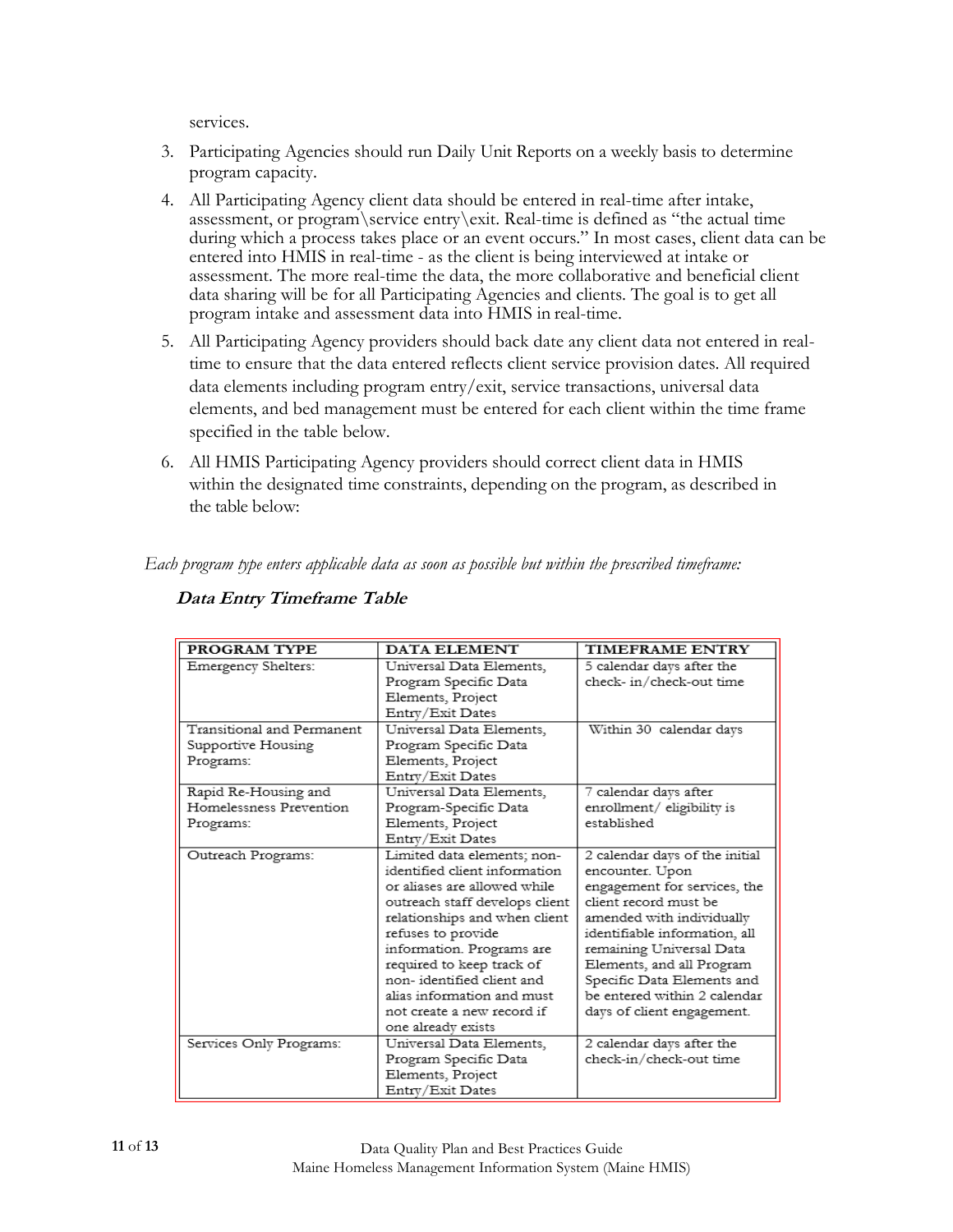#### <span id="page-11-0"></span>**Training**

- 1. HMIS Team will provide training for Participating Agencies / End Users and facilitate training to be provided by our HMIS software vendor.
- 2. The HMIS Team will ensure that adequate End-User support is available.
- 3. Participating Agencies are responsible for sending staff to trainings offered by the CoC, HUD or other Community Planners to ensure ongoing understanding of the development of HMIS, improved technical reporting capabilities, system updates, etc.
- 4. All End Users will be required to successfully complete HMIS New User training courses that covers various topics of HMIS privacy, data collection, system security, and software usage to obtain an account in HMIS. Successful completion is defined as achieving a score of 80 or above on each assigned training course.
- 5. End Users who do not complete annual required training will be unable to access the Maine HMIS.

### Monitoring – Agency Administrators

- 1. The Agency Admin will review monthly reports and make any necessary corrections.
- 2. Agency Admins will provide timely updates to the HMIS Team regarding any changes to programs.
- 3. Agency Admins must work to prevent duplicate data and will notify the HMIS Team when a client merge is needed.
- 4. Agency Admins must review hardcopy intake forms against the HMIS data to ensure they match.
- 5. HMIS Team will assist Agency Admins in correcting data and updating program information as needed.

### <span id="page-11-1"></span>Data Quality Improvement Process

**The Data Quality Improvement Process** provides a structure for identifying end user and agency needs for additional training, detecting data collection issues, and provide targeted support. This process will help to ensure sufficient data on clients, their demographic characteristics, and service use to facilitate confident reporting and analysis on the extent and characteristics of the homelessness including: